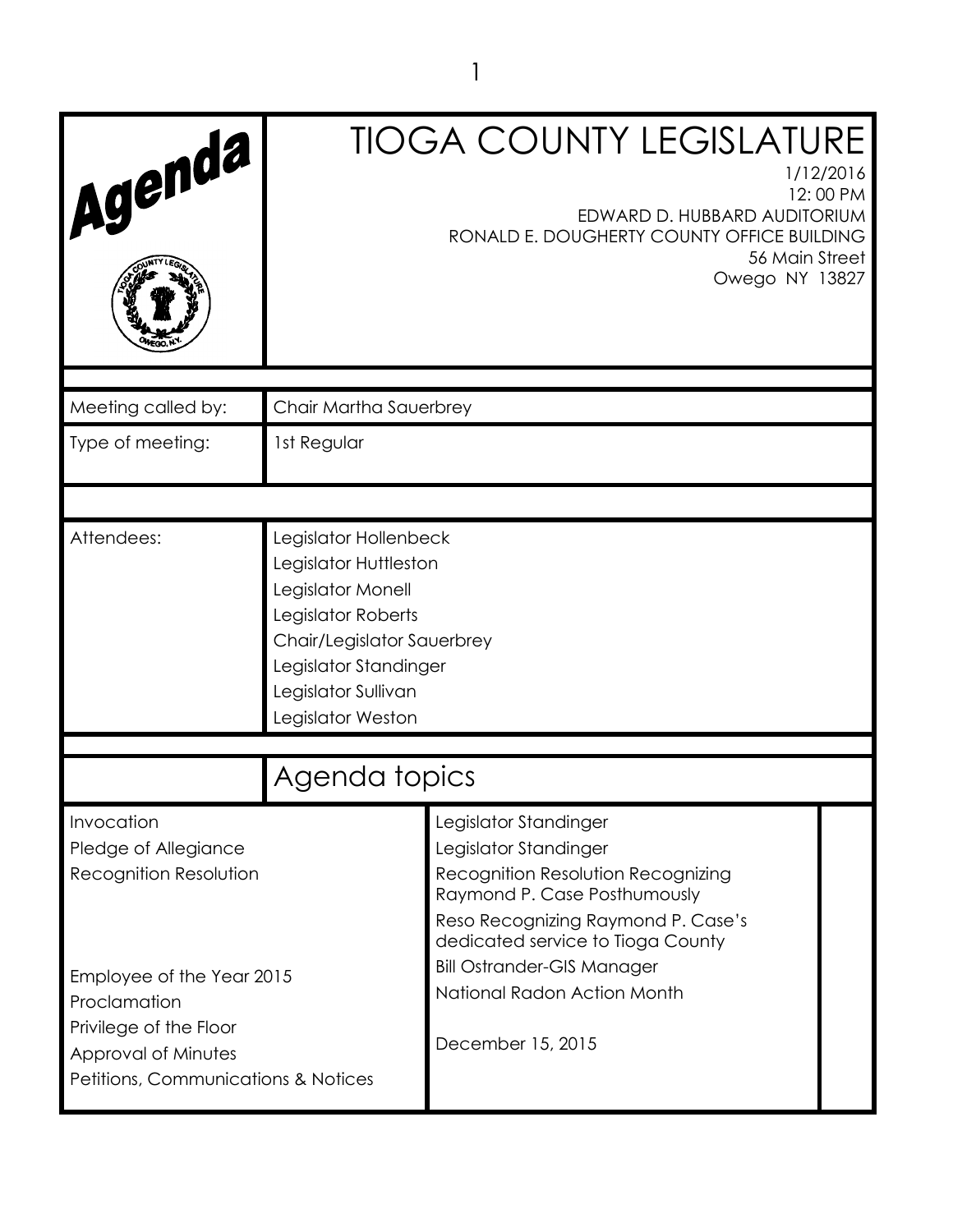| Appointments/Reappointments                                     |  |                | Cornell Cooperative Extension-Legislator<br>Standinger-1 year term 2016<br>Information Technology Steering Committee                                                                                                      |    |  |
|-----------------------------------------------------------------|--|----------------|---------------------------------------------------------------------------------------------------------------------------------------------------------------------------------------------------------------------------|----|--|
| STANDING COMMITTEES-2016<br>Reports Standing/Special Committees |  |                |                                                                                                                                                                                                                           |    |  |
| <b>RESOLUTIONS:</b>                                             |  | Agency (TCIDA) | 1. Appoint Members Fish & Wildlife Management Board<br>2. Appoint Member to the Tioga County Industrial Development<br>3. Erroneous Assessment-Town of Owego                                                              |    |  |
|                                                                 |  | Transportation | 4. Calling on the State of New York to restore funding parity<br>between the Capital Plans of the Metropolitan Transportation<br>Authority (MTA) and the NY State Department                                              | ot |  |
|                                                                 |  |                | 5. Authorize the Tioga County Department of Public Works to<br>use 2016 Contingency funds to have Taitem Engineering<br>conduct a technical analysis for combined heat and power<br>system for the Public Safety Building |    |  |
|                                                                 |  |                | 6. Amend Policy 11 Travel Policy and Procedures                                                                                                                                                                           |    |  |
|                                                                 |  |                | 7. Amend Policy 23 Purchasing and Payment Policy                                                                                                                                                                          |    |  |
|                                                                 |  |                | 8. Amend Policy 58 Social Media Use                                                                                                                                                                                       |    |  |
|                                                                 |  |                | 9. Authorize Reappointment of Personnel Officer                                                                                                                                                                           |    |  |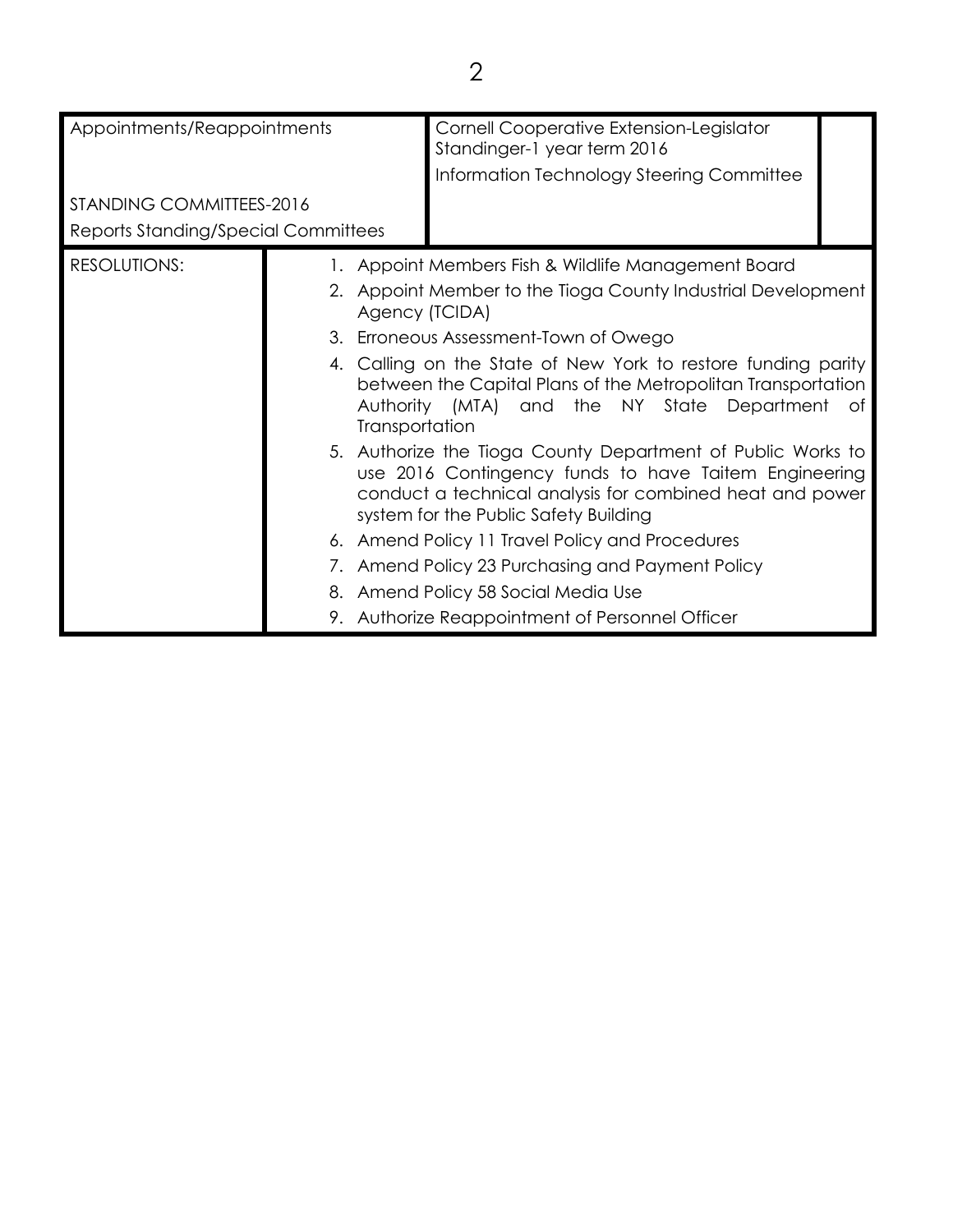REFERRED TO: LEGISLATIVE WORKSESSION

RESOLUTION NO. -16 RECOGNITION RESOLUTION RECOGNIZING RAYMOND P. CASE **POSTHUMOUSLY** 

WHEREAS: Ray Case passed away on December 8, 2015; and

WHEREAS: The Tioga County Legislature would like to posthumously recognize Mr. Case for his years of dedicated service as a Tioga County Legislator; and

WHEREAS: Ray was appointed to the position of Tioga County Legislator on September 11, 2012, replacing Andrew Quinlan, was successfully reelected in 2015 and served on the Legislature for three years; and

WHEREAS: Ray served as Chair of the Economic Development & Planning Committee during his tenure and also served as a Committee member on the Information Technology, Administrative Services, and Health & Human Services Committees; and

WHEREAS: Ray was extremely dedicated and loyal in the performance of his duties and responsibilities as a Legislator; and

WHEREAS: Ray is survived by his wife Joan and their blended family of 7 children and 15 grandchildren; now therefore be it

RESOLVED: That the Tioga County Legislature, on its own behalf, as well as on behalf of the citizens of Tioga County, express sincere gratitude and recognize Ray Case posthumously for his years of dedicated service to Tioga County as a Tioga County Legislator; and be it further

RESOLVED: That this resolution be spread upon the minutes of this meeting and a certified copy be presented to the family of Ray Case.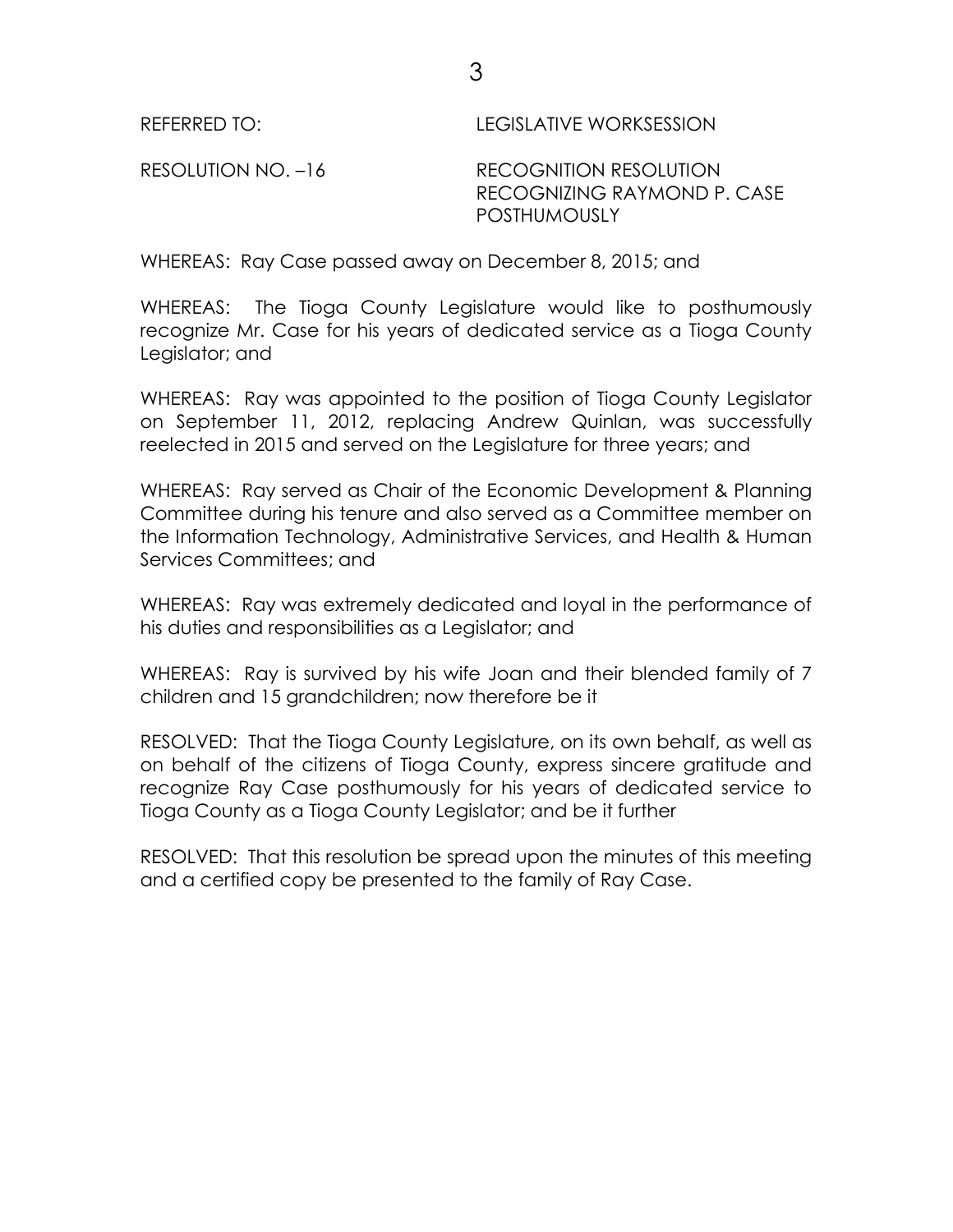#### County of Tioga EXECUTIVE PROCLAMATION

WHEREAS: Radon is a naturally-occurring, colorless and odorless radioactive gas that is the second leading cause of lung cancer in the United States, and the leading cause of lung cancer among nonsmokers; and

WHEREAS: One in fifteen homes across the United States has elevated radon levels; and

WHEREAS: New Yorkers are encouraged to protect their families from the serious health risks associated with radon by taking measures to reduce elevated radon levels if found in their homes; and

WHEREAS**:** Inexpensive at-home radon test kits easily test for the naturally occurring, colorless, odorless radioactive gas; and

WHEREAS: the Tioga County Department of Public Health's Healthy Neighborhoods Program offers outreach and educational efforts to help combat the lung cancer risk posed by elevated levels of indoor radon gas; and

WHEREAS: National Radon Action Month is an opportunity to educate individuals on the available measure to reduce radon; therefore

THE TIOGA COUNTY LEGISLATURE, County of Tioga, does hereby proclaim the month of January 2016 as

#### NATIONAL RADON ACTION MONTH

and urges all residents to take steps to have their homes tested for radon and educate themselves, their families, and the community about the dangers of radon gas.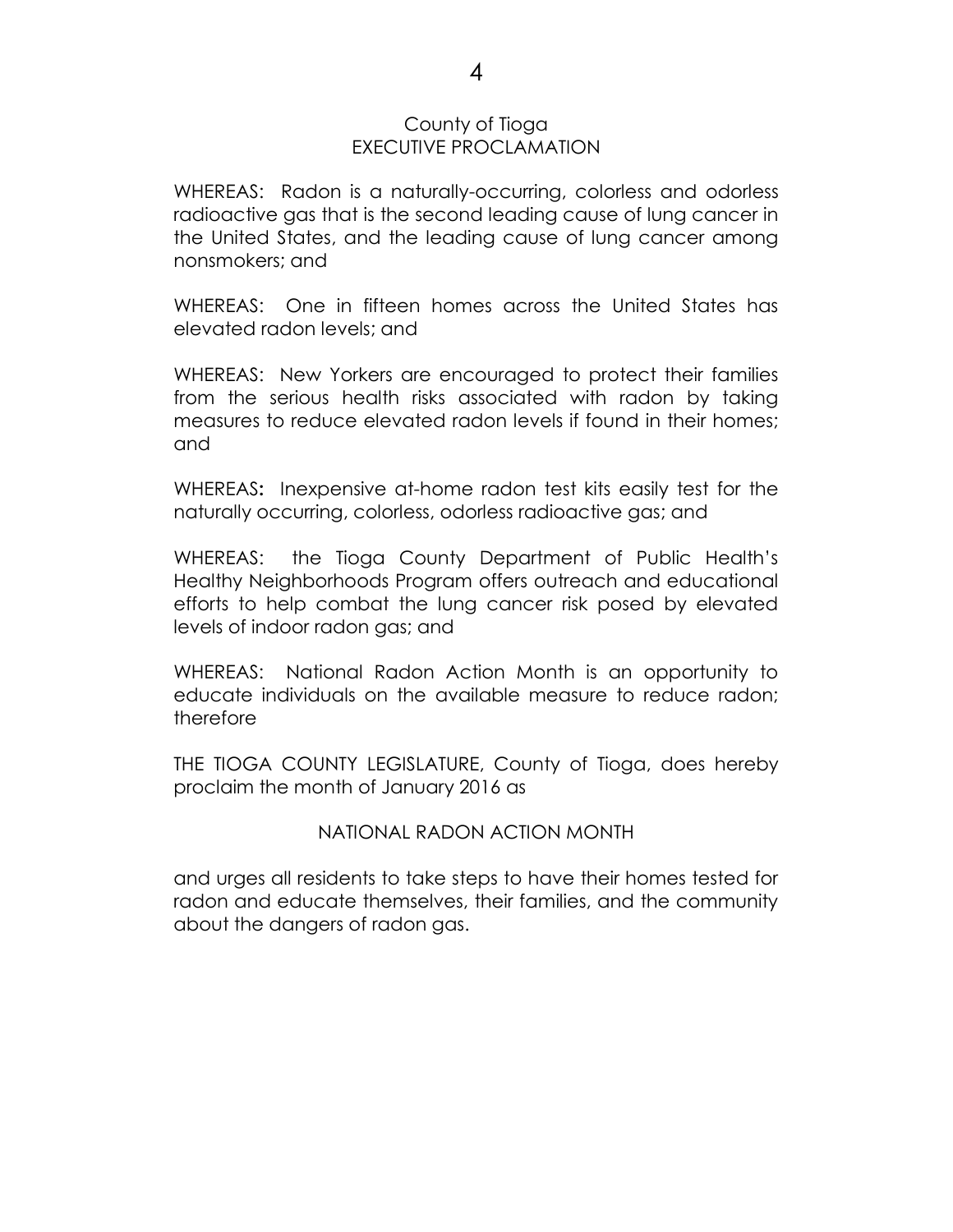

## TIOGA COUNTY LEGISLATURE **CHAIR**

Martha Sauerbrey

Ed Hollenbeck Richard L. Huttleston Tracy Monell Michael Roberts Martha C. Sauerbrey William H. Standinger III Loretta A. Sullivan Dale N. Weston

Ronald E. Dougherty County Office Building – 56 Main Street – Owego, New York 13827 Telephone (607) 687-8240 - Fax (607) 687-8232 – Website: [www.tiogacountyny.com](http://www.tiogacountyny.com/)

### *STANDING COMMITTEES OF THE COUNTY LEGISLATURE OF THE COUNTY OF TIOGA FOR 2016*

|                                                                               | Chairman   |                 |               |            |
|-------------------------------------------------------------------------------|------------|-----------------|---------------|------------|
| 1. County Clerk,<br>Historian,<br><b>Real Property</b><br>Veterans/Elections, | Huttleston | Sullivan        | <b>VACANT</b> | Standinger |
| 2. Economic<br>Development/<br>Planning/Tourism/<br>Agriculture               | Weston     | Roberts         | Hollenbeck    | Weston     |
| 3. Finance/Legal &<br>Safety                                                  | Monell     | All Legislators |               |            |
| 4. Information<br>Technology                                                  | Sullivan   | <b>VACANT</b>   | Monell        | Huttleston |
| 5. Legislative<br>Worksessions/<br>Legislative support                        | Sauerbrey  | All Legislators |               |            |
| 6. Health & Human<br>Services                                                 | Standinger | Sullivan        | <b>VACANT</b> | Monell     |
| 7. Public Safety/<br>Probation & DWI                                          | Weston     | Hollenbeck      | Roberts       | Standinger |
| 8. Public Works/<br>Capital Projects                                          | Roberts    | Sullivan        | Huttleston    | Weston     |
| 9. Personnel/ADA                                                              | Hollenbeck | Hollenbeck      | Weston        | Standinger |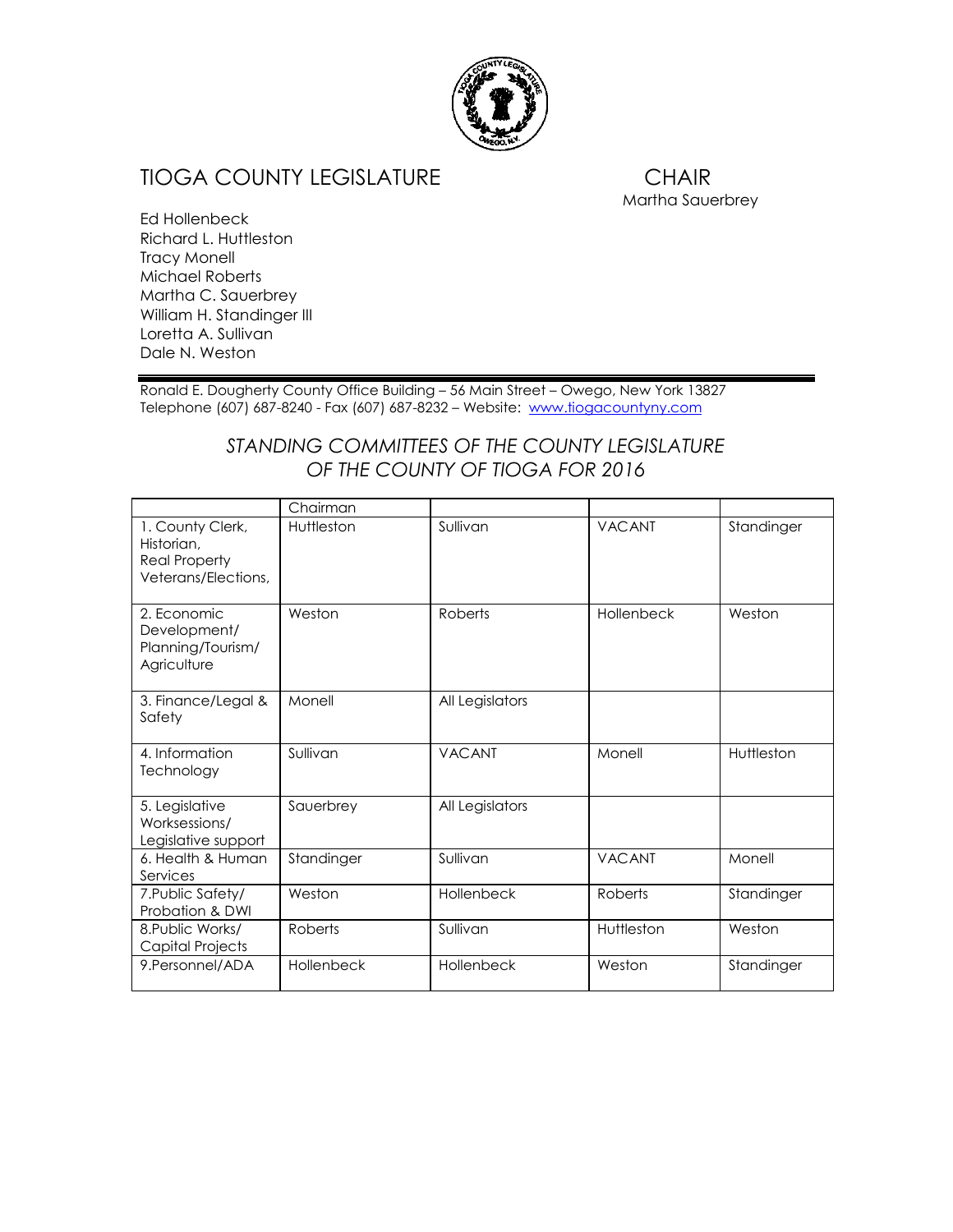RESOLUTION NO. –16 APPOINT MEMBERS FISH & WILDLIFE MANAGEMENT BOARD

WHEREAS: The Board terms for Elected Official Representative and Sportsman Member on the Fish & Wildlife Management Board have expired; and

WHEREAS: Dale Weston, Tioga County Legislator has expressed an interest to continue to serve as the Elected Official Representative to the Fish and Wildlife Management Board; and

WHEREAS: William J. Woods, Jr. has expressed an interest to continue to serve as the Sportsman Member to the Fish and Wildlife Management Board; therefore be it

RESOLVED: That Dale Weston, Tioga County Legislator, be appointed as the Elected Official Representative to the Fish and Wildlife Management Board for a two-year term through December 31, 2017 and William J. Woods, Jr. be appointed as the Sportsman Member to the Fish and Wildlife Management Board for a two-year term through December 31, 2017.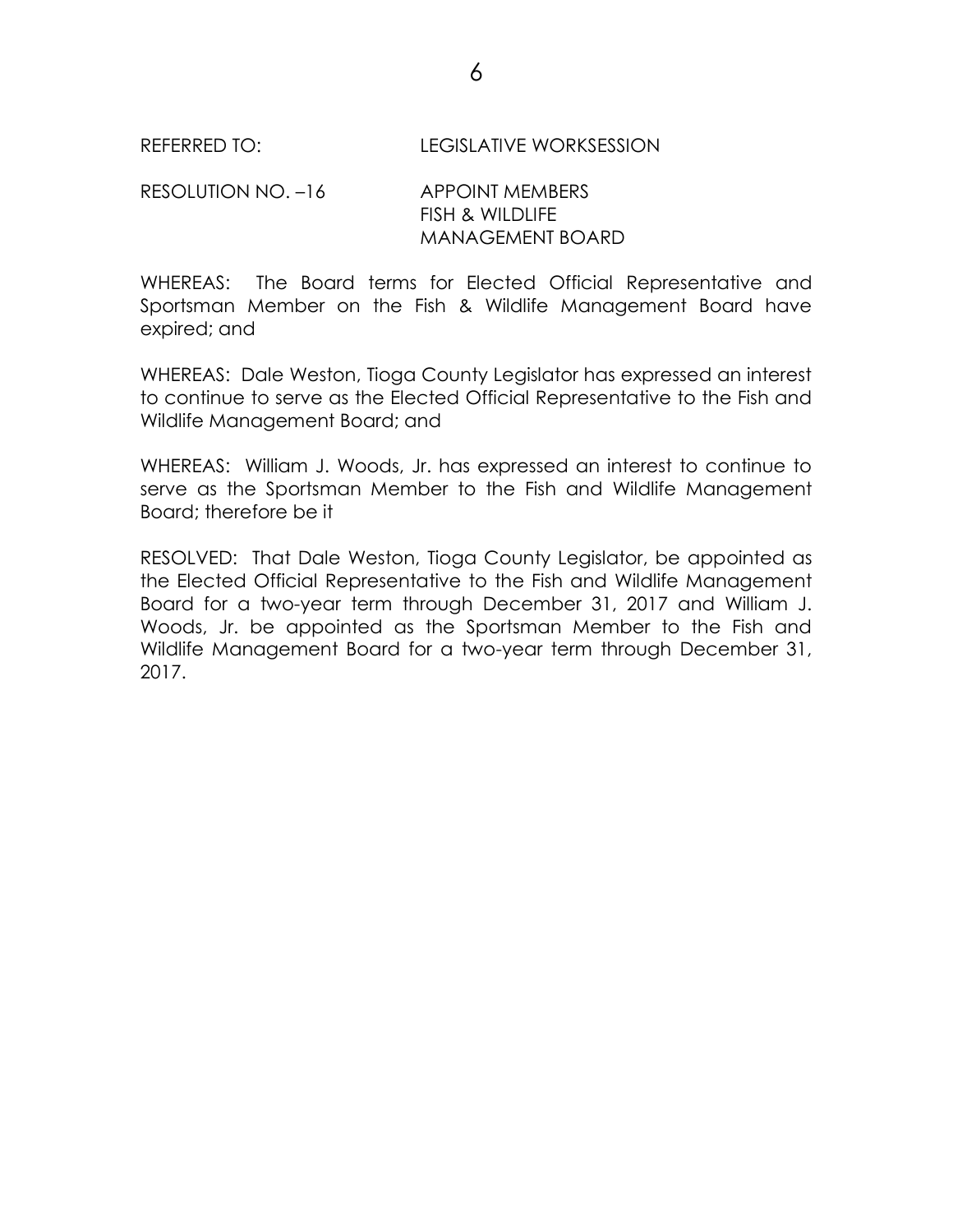RESOLUTION NO. -16 APPOINT MEMBER TO THE TIOGA COUNTY INDUSTRIAL DEVELOPMENT AGENCY (TCIDA)

WHEREAS: Pursuant to §856(2) of the General Municipal Law the members of the Tioga County Industrial Development Agency (TCIDA) serve at the pleasure of the Legislature without a term until they either resign or are replaced by the Legislature; and

WHEREAS: The Legislature feels that it is important to have legislative representation on the IDA Board; and

WHEREAS: With the passing of Legislator Case there is now a vacancy on the Tioga County Industrial Development Board of Directors; and

WHEREAS: Legislator Sauerbrey has expressed a desire to serve on the Tioga County Industrial Development Board of Directors; therefore be it

RESOLVED: That Legislator Sauerbrey be and hereby is appointed to the Tioga County Industrial Development Board of Directors in place of Legislator Case effective January 13, 2016.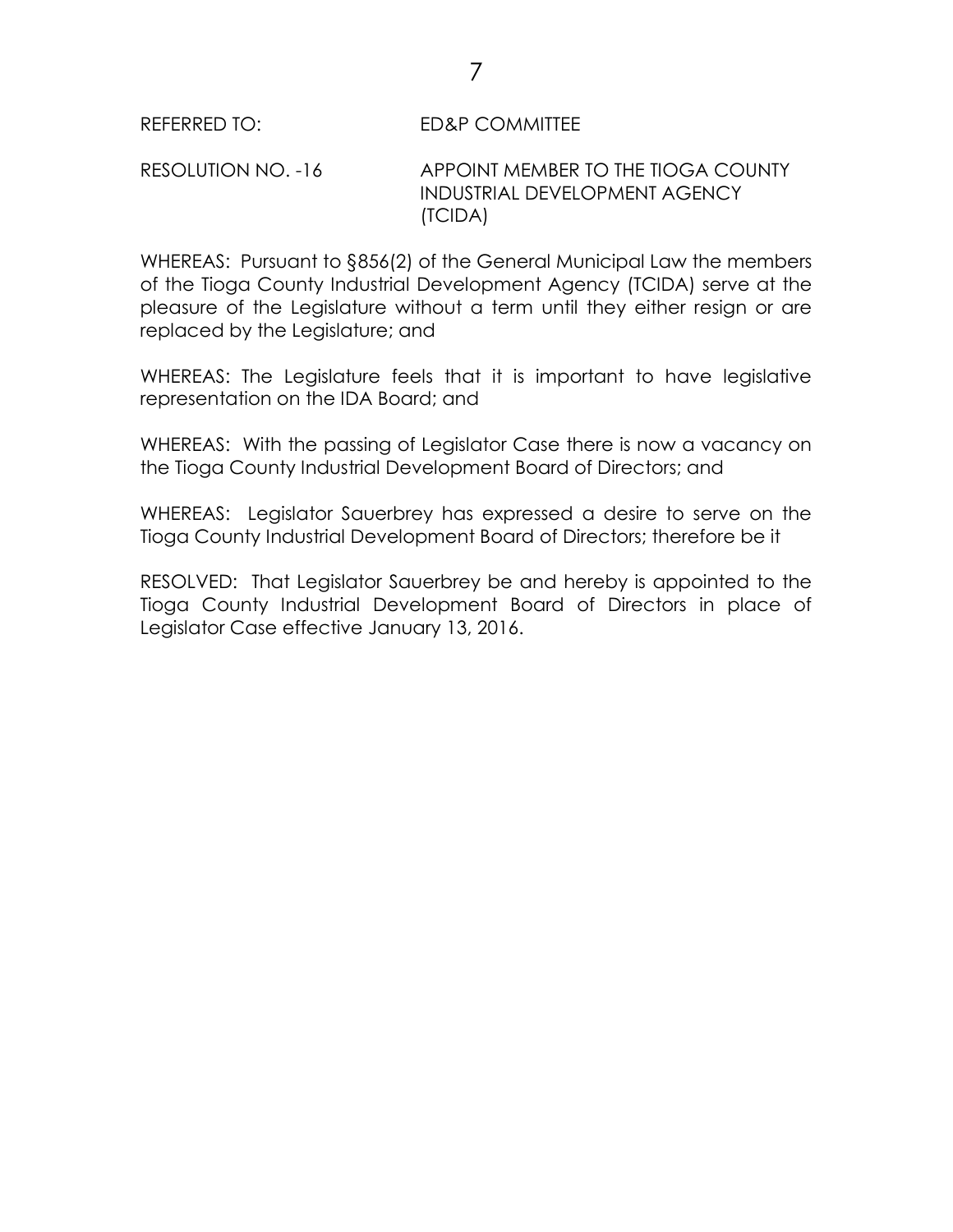| REFERRED TO:       | FINANCE COMMITTEE                     |
|--------------------|---------------------------------------|
| RESOLUTION NO. -16 | ERRONEOUS ASSESSMENT<br>TOWN OF OWEGO |

WHEREAS: An application for corrected tax roll for property No. 12265, assessed to Mark & Amy Stromberg on the 2016 tax roll of the Town of Owego indicates that a SCAR decision reducing the assessment from \$109,200 to \$67,500 was not received in time to change the assessment before tax rolls and bills were printed; be it therefore

RESOLVED: That a new 2016 tax bill be issued by the Town of Owego Tax Collector to Mark & Amy Stromberg for property no. 12265 as follows:

|            | Bill Property #12265 | NEW Bill Property #12265 |
|------------|----------------------|--------------------------|
| County     | 1,224.56             | 756.94                   |
| Recycle    | 56.57                | 34.97                    |
| Townwide   | 116.21               | 71.83                    |
| Part Town  | 312.57               | 193.21                   |
| Owego Fire | 239.85               | 148.26                   |
|            | \$1,949.76           | \$1,205.21               |

RESOLVED: That the erroneous town tax of \$163.74 be charged back to the Town of Owego; and the erroneous fire tax of \$91.59 be charged back to the Owego Fire District; and be it further

RESOLVED: That the erroneous solid waste tax of \$21.60 be charged back to the Solid Waste Fund; and be it further

RESOLVED: That the erroneous county tax of \$467.62 be charged to the proper accounts in the records of the County Treasurer.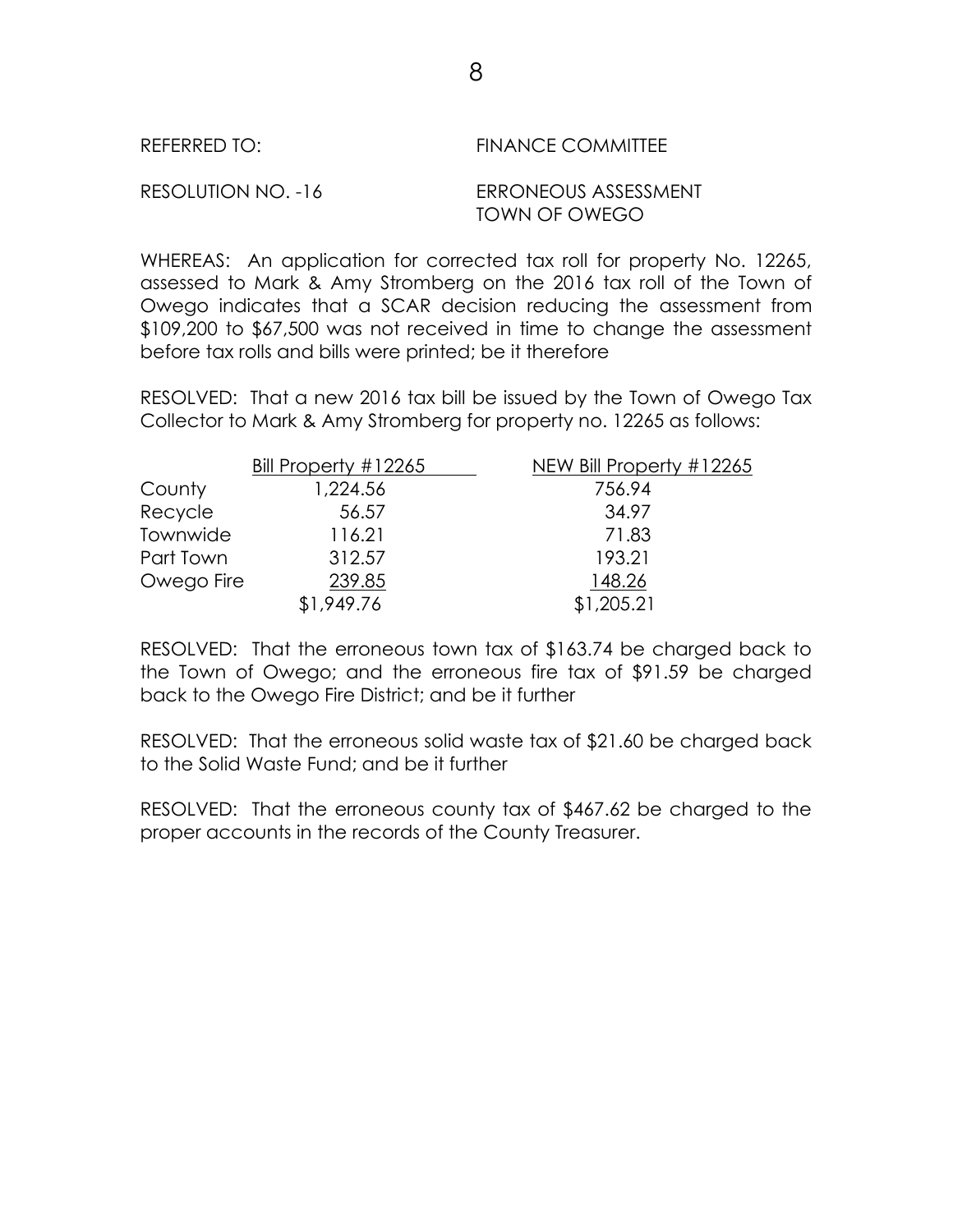#### REFERRED TO: PUBLIC WORKS

RESOLUTION NO. -16 CALLING ON THE STATE OF NEW YORK TO RESTORE FUNDING PARITY BETWEEN THE CAPITAL PLANS OF THE METROPOLITAN TRANSPORTATION AUTHORITY (MTA) AND THE NY STATE DEPARTMENT OF TRANSPORTATION

WHEREAS: Governor Andrew Cuomo and Mayor De Blasio recently announced an agreement to jointly subsidize the Metropolitan Transportation Authority's (MTA) nearly \$11 billion funding gap for its 2015- 19 five-year capital program; and

WHEREAS: As part of this agreement, the Governor is committing \$8.3 billion in state resources to cover the MTA plan's multi-year deficit; and

WHEREAS: While we may agree that this vital investment in downstate transit is needed, the state has yet to develop a new Department of Transportation 5-year Capital Plan designed to assess current conditions and determine investments needed to provide for the future needs of a modern, safe, reliable and efficient multimodal transportation system; and

WHEREAS: The enactment of the FAST Act, a fully funded five-year authorization of federal surface transportation programs that provides long-term federal funding predictability, should now facilitate the state to develop and fund a Transportation 5-Year Capital Plan; and

WHEREAS: Locally-owned roads and bridges account for 87 percent of the State's 110,000 miles of roadways and 50 percent of the State's 18,000 bridges and are responsible for a vast system of aging culverts. These locally-owned transportation facilities are deteriorating at a rapid rate as counties continue to struggle to find adequate funding for their maintenance and replacement; and

WHEREAS: Three of the last four DOT/MTA five-year capital programs were virtually identical in size; and

WHEREAS: For nearly two decades, through 2009, the parity agreement was honored and both five-year capital programs were similar in size as well as adopted within a month of each other. It is necessary to once again restore parity between the programs; and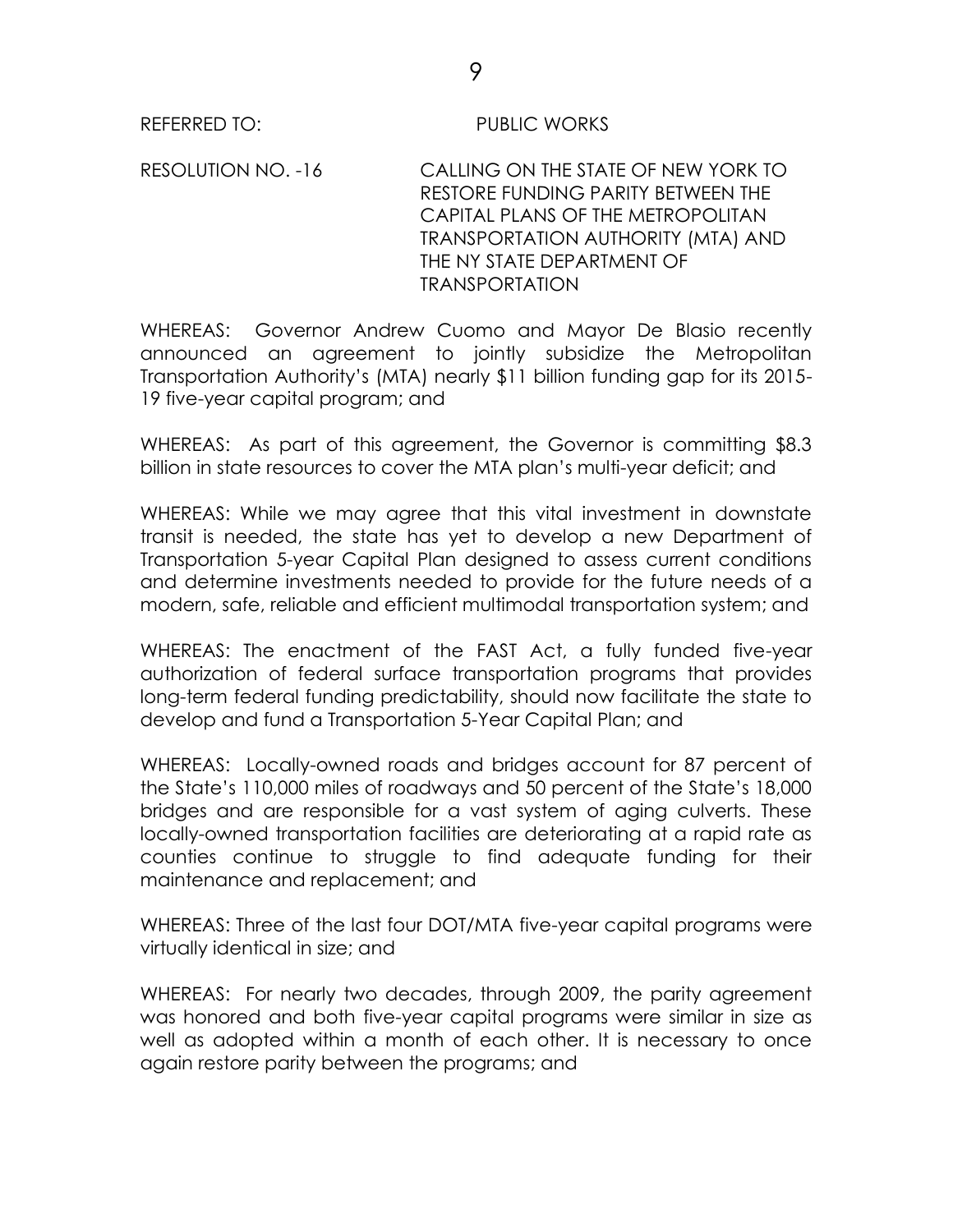WHEREAS: According to a 2014 Comptroller's report, thirty four percent (34%) of bridges are deficient and forty-eight percent (48%) of road pavements in the state are rated fair to poor and getting worse; therefore be it

RESOLVED: That the Tioga County Legislature calls upon Governor Cuomo and our State Legislative Delegation to work with our County and other local governments in order to develop and fully-fund a 5-Year Capital Plan that will provide the necessary and proper funding to New York's counties by substantially increasing CHIPS and Marchiselli funding and establishing a 5-Year State Aid to Local Bridge and Culvert Program to give them the ability to adequately maintain their infrastructure; and be it further

RESOLVED: That restoring parity between the Department of Transportation's (DOT) highway and bridge Five-Year Capital Program and the MTA's Capital Program will assure each program is funded at a \$2.1 billion level, providing enough resources to help fund the local needs as described above; and be it further

RESOLVED: That the Tioga County Legislature shall forward copies of this resolution to Governor Andrew M. Cuomo, the New York State Legislature and all others deemed necessary and proper.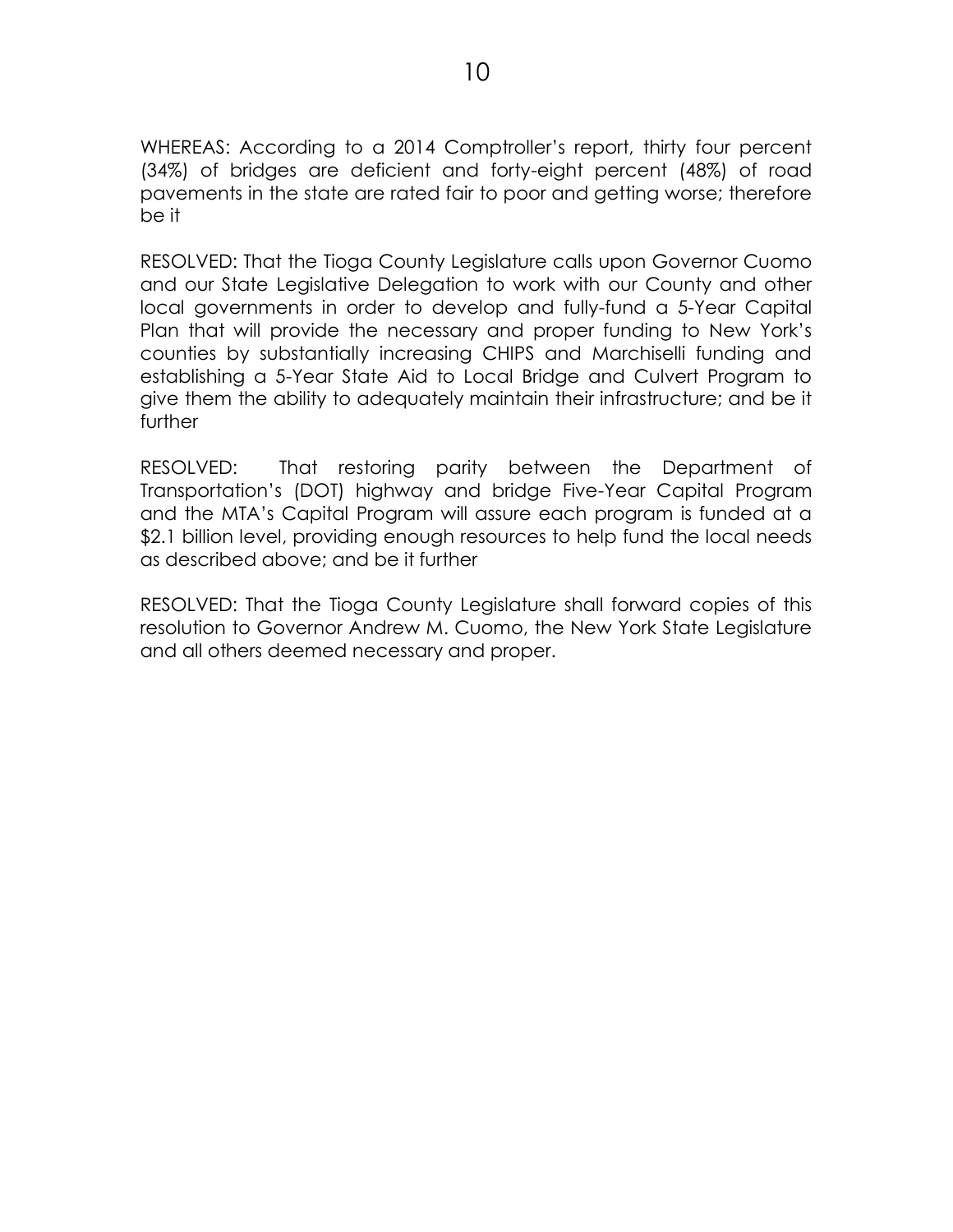REFERRED TO: PUBLIC WORKS COMMITTEE

RESOLUTION NO. -16 AUTHORIZE THE TIOGA COUNTY DEPARTMENT OF PUBLIC WORKS TO USE 2016 CONTINGENCY FUNDS TO HAVE TAITEM ENGINEERING CONDUCT A TECHNICAL ANALYSIS FOR COMBINED HEAT AND POWER SYSTEM FOR THE PUBLIC SAFETY BUILDING

WHEREAS: The Department of Public Works would like to investigate the feasibility of having Combined Heat and Power (CHP) at the Public Safety Building; and

WHEREAS: CHP is on-site electricity generation that captures the heat that would otherwise be wasted to provide useful thermal energy—such as steam or hot water—that can be used for space heating, cooling, and domestic hot water. Therefore, CHP can achieve efficiencies of over 80 percent, compared to 50 percent for conventional technologies; and

WHEREAS: The Public Safety Building operates 365 days per year and is a critical infrastructure which makes CHP an attractive project for the Public Safety Building; and

WHEREAS: Taitem Engineering has conducted a preliminary study which indicates that a CHP system installed at the Public Safety Building with NYSERDA incentives would have a payback after 4 to 5 years; and

WHEREAS: Taitem Engineering has proposed to conduct a detailed technical analysis study at the cost of \$12,000.00 on the feasibility of said CHP; and

WHEREAS: NYSERDA offers incentives for detailed technical analysis under their FlexTech Program which would provide cost-share of 50% by NYSERDA; and

WHEREAS: Information obtained from said study would also be very helpful in obtaining upcoming grants in 2016-2017; therefore be it

RESOLVED: That the Tioga County Legislature authorize the Department of Public Works to transfer \$6,000.00 from contingency account to Buildings & Grounds Contract Services A1620 540140 and to have Taitem Engineering conduct a feasibility study for a CHP at the Public Safety Building.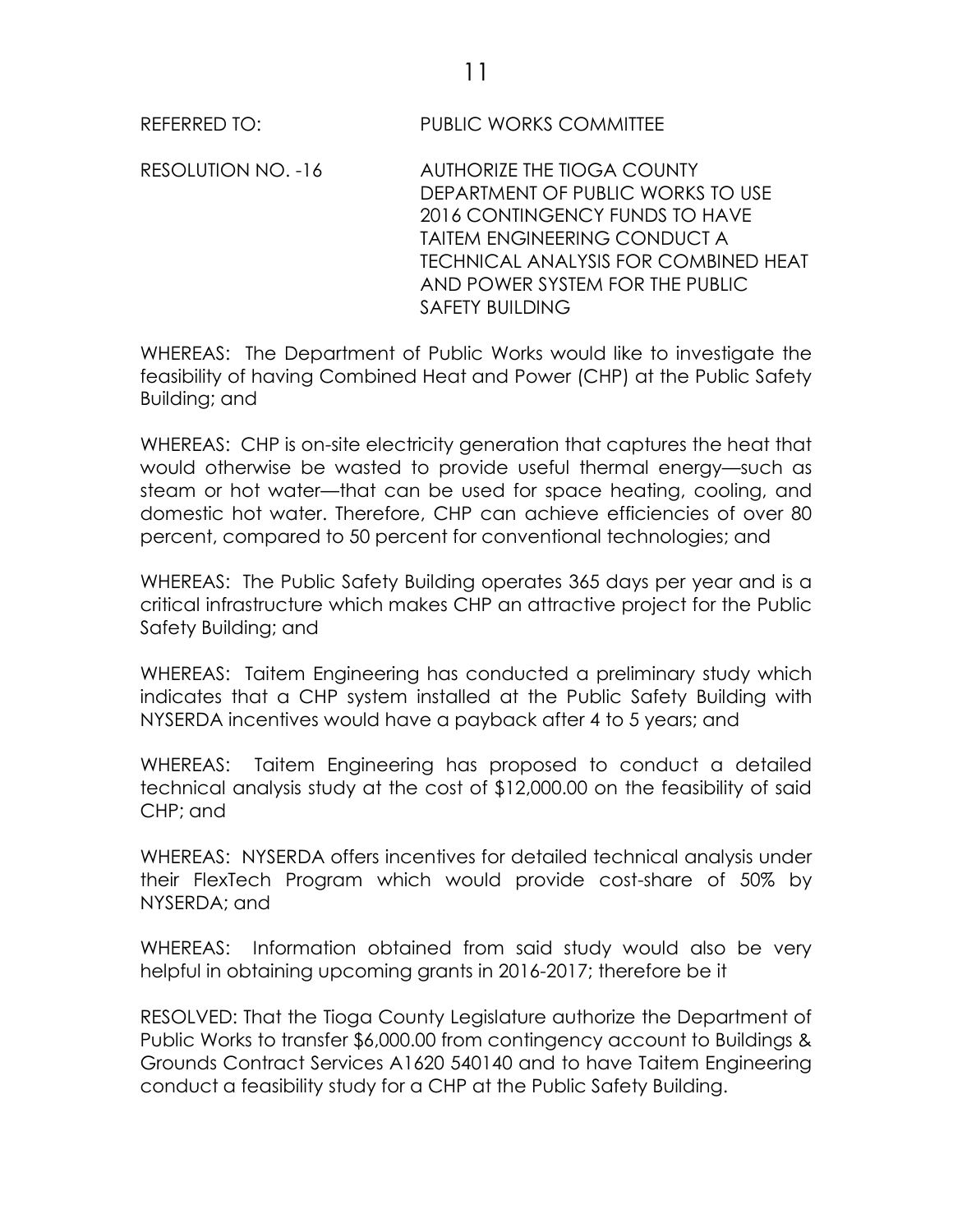#### REFERRED TO: LEGISLATIVE WORKSESSION

RESOLUTION NO. -16 AMEND POLICY 11

# TRAVEL POLICY AND PROCEDURES

WHEREAS: Policy 11 Travel Policy and Procedures need to be amended to update Exhibit A Meal Reimbursement Allowances; therefore be it

RESOLVED: That Policy 11 Travel Policy and Procedures be amended to update Exhibit A Meal Reimbursement Allowances as follows:

|                                                                                                      | <b>MEALS</b>                                   |            |           |
|------------------------------------------------------------------------------------------------------|------------------------------------------------|------------|-----------|
|                                                                                                      |                                                |            |           |
| Location                                                                                             | County                                         | Allowances | Minus 30% |
|                                                                                                      |                                                |            |           |
| <b>Albany County</b>                                                                                 | Albany                                         | \$59.00    | \$41.00   |
| Binghamton/Owego                                                                                     | <b>Broome</b> and Tioga                        | \$59.00    | \$41.00   |
| <b>Buffalo</b>                                                                                       | Erie                                           | \$64.00    | \$45.00   |
| Floral Park/Garden City/<br><b>Great Neck</b>                                                        | Nassau                                         | \$69.00    | \$48.00   |
| <b>Glens Falls</b>                                                                                   | Warren                                         | \$64.00    | \$45.00   |
| Ithaca/Waterloo/Romulus                                                                              | Tompkins and Seneca                            | \$59.00    | \$41.00   |
| Kingston                                                                                             | Ulster                                         | \$69.00    | \$48.00   |
| Lake Placid                                                                                          | <b>Essex</b>                                   | \$74.00    | \$52.00   |
| Manhattan (includes the<br>boroughs of Mahattan,<br>Brooklyn, the Bronx,<br>Queens and Staten Island | Bronx, Kings, New York, Queens<br>and Richmond | \$74.00    | \$52.00   |
| Niagara Falls                                                                                        | Niagara                                        | \$59.00    | \$41.00   |
| Nyack/Palisades                                                                                      | Rockland                                       | \$64.00    | \$45.00   |
| Poughkeepsie                                                                                         | Dutchess                                       | \$64.00    | \$45.00   |
| Riverhead/Ronkonkoma/<br>Melville                                                                    | Suffolk                                        | \$64.00    | \$45.00   |
| Rochester                                                                                            | Monroe                                         | \$59.00    | \$41.00   |
| Saratoga Springs/Schenectady                                                                         | Saratoga and Schenectady                       | \$64.00    | \$45.00   |
| Syracuse                                                                                             | Onondaga                                       | \$59.00    | \$41.00   |
| Tarrytown/White Plains/<br>New Rochelle                                                              | Westchester                                    | \$64.00    | \$45.00   |
| Troy                                                                                                 | Rensselaer                                     | \$64.00    | \$45.00   |
| Watertown                                                                                            | Jefferson                                      | \$54.00    | \$39.00   |
| <b>West Point</b>                                                                                    | Orange                                         | \$59.00    | \$41.00   |
| NYS Counties not listed above                                                                        |                                                | \$51.00    | \$36.00   |
| <b>Outside New York State</b>                                                                        |                                                | \$51.00    | \$36.00   |

# EXHIBIT A MEAL REIMBURSEMENT ALLOWANCES

<http://www.gsa.gov/Portal/gsa/ep/contentView.do.?contentType=GSA> BASIC&contentId=14235

\*\*\*\*\*\*\*Click on per diem and then click on the State where you are going.

Use the M&IE column for the location

If the location is not shown on the list then the \$51.00 rate applies

You may want to bookmark the above link for easy access in the future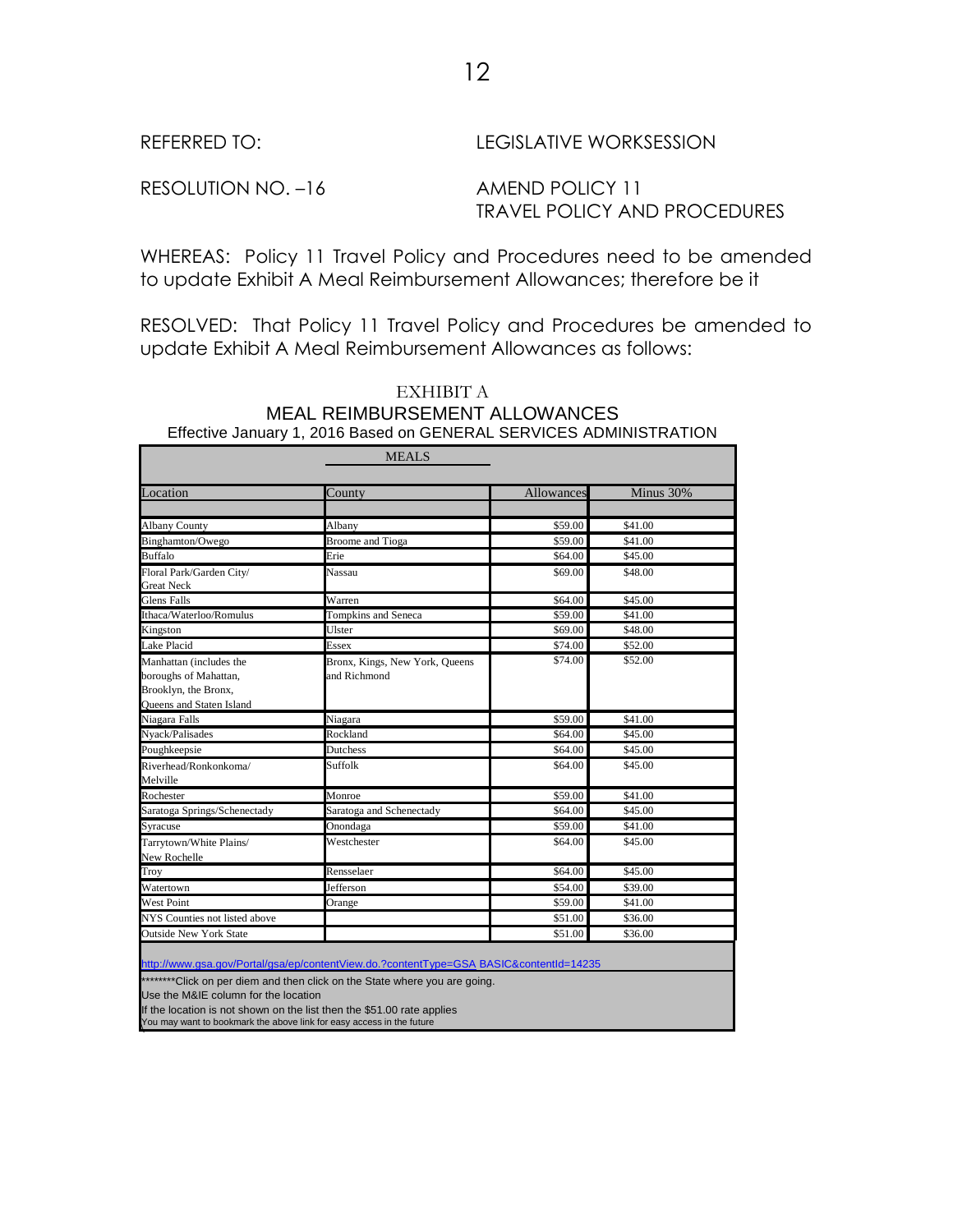| Meal Reimbursement Allowances Breakdown<br>Effective 1/1/16 Based on General Services Administration |            |         |            |        |            |         |            |        |            |        |            |        |
|------------------------------------------------------------------------------------------------------|------------|---------|------------|--------|------------|---------|------------|--------|------------|--------|------------|--------|
|                                                                                                      | <b>GSA</b> | $-30\%$ | <b>GSA</b> | $-30%$ | <b>GSA</b> | $-30\%$ | <b>GSA</b> | $-30%$ | <b>GSA</b> | $-30%$ | <b>GSA</b> | $-30%$ |
| Total                                                                                                | \$51       | \$36    | \$54       | \$39   | \$59       | \$41    | \$64       | \$45   | \$69       | \$48   | \$74       | \$52   |
| <b>Breakfast</b>                                                                                     | \$11       | \$8     | \$12       | \$9    | \$13       | \$9     | \$15       | \$10   | \$16       | \$11   | \$17       | \$12   |
| Lunch                                                                                                | \$12       | \$8     | \$13       | \$9    | \$15       | \$10    | \$16       | \$11   | \$17       | \$12   | \$18       | \$13   |
| Dinner                                                                                               | \$23       | \$16    | \$24       | \$17   | \$26       | \$18    | \$28       | \$20   | \$31       | \$21   | \$34       | \$23   |
| Incidentals                                                                                          | \$5        | \$4     | \$5        | \$4    | \$5        | \$4     | \$5        | \$4    | \$5        | \$4    | \$5        | \$4    |

And be it further

RESOLVED: That the remainder of Policy 11 shall remain in full force and effect.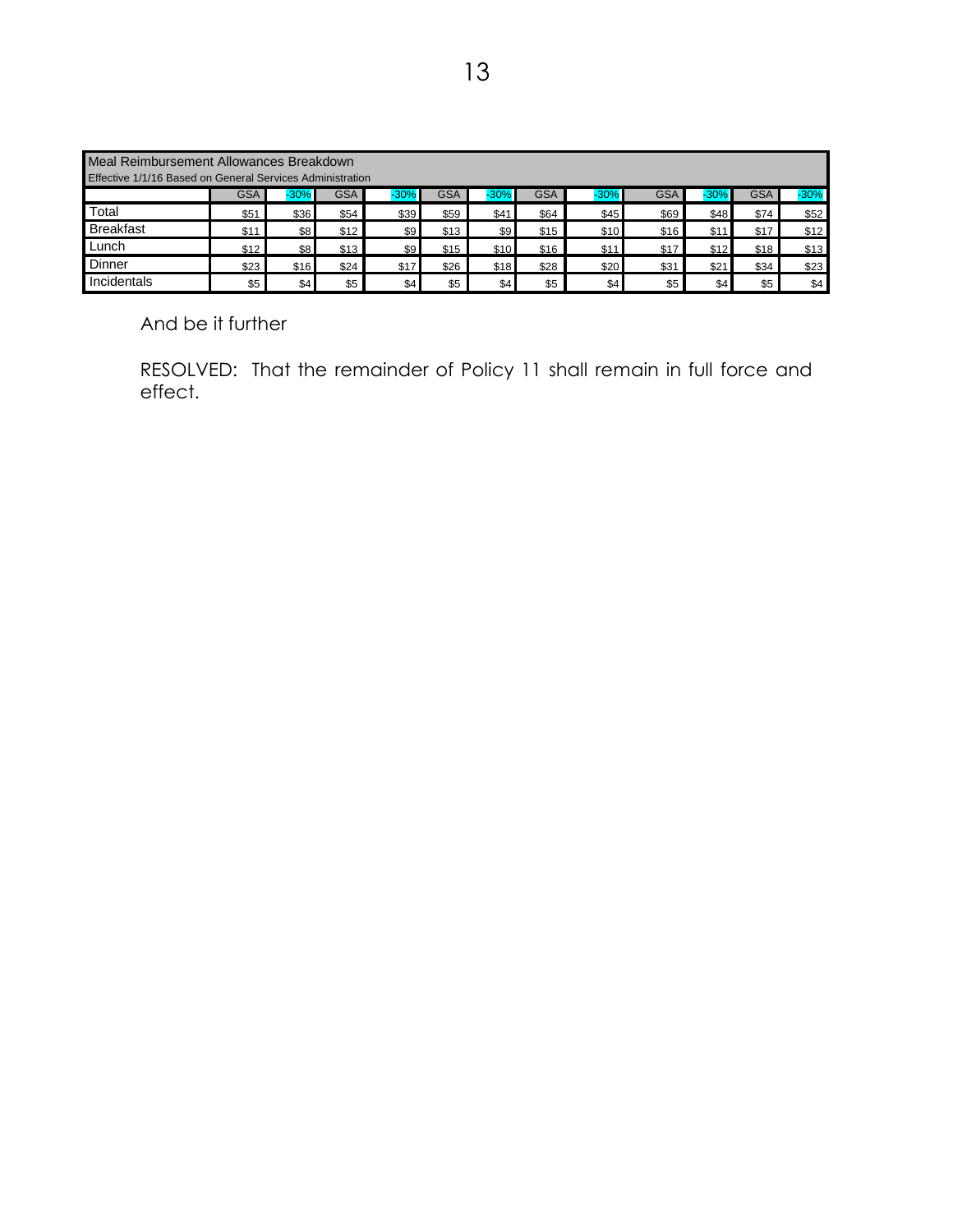14

RESOLUTION NO. -16 AMEND POLICY 23

PURCHASING AND PAYMENT POLICY

WHEREAS: Policy 23 Purchasing and Payment Policy needs to be amended to update the dollar amount of a requisition; therefore be it

RESOLVED: That Policy 23 Purchasing and Payment Policy amend Section VI. Accounts Payable as follows:

Any increase in the dollar amount of a requisition over \$100.00 that has been released for a BPO or PO from the original issue amount will need a Purchase Order Change Order with explanation in Munis, which will go through workflow. The County Auditor will then make a determination to approve said increase or deny.

And be it further

RESOLVED: That the remainder of Policy 23 shall remain in full force and effect.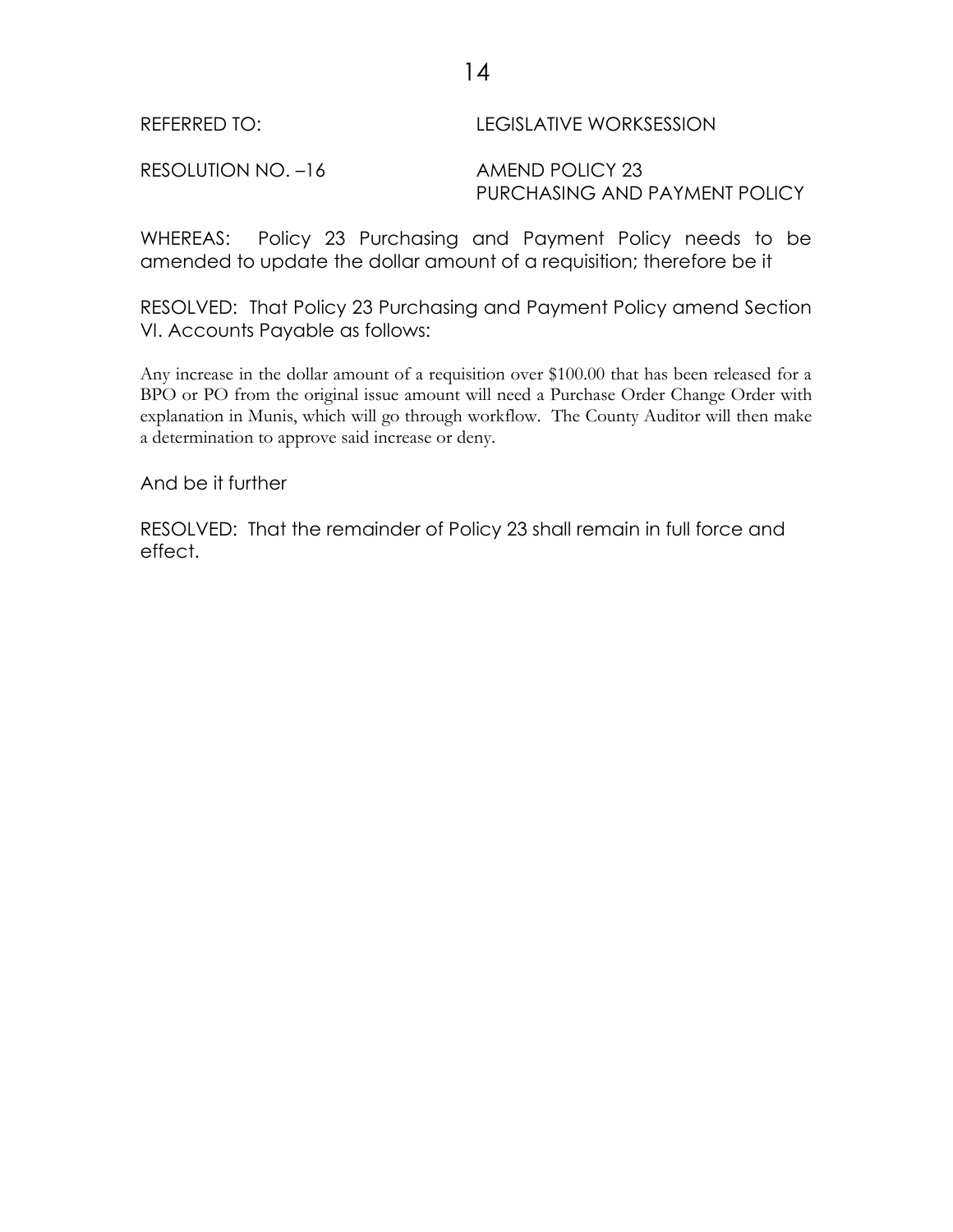REFERRED TO: INFORMATION TECHNOLOGY

RESOLUTION NO. –16 AMEND POLICY 58

SOCIAL MEDIA USE

WHEREAS: The Tioga County Legislature recently adopted a revised Policy 43 titled Tioga County's Comprehensive Information Security Policy; and

WHEREAS: Other Tioga County policies affected by the change in Policy 43 need to be updated or modified; and

WHEREAS: The Information Technology department has identified changes required in Policy 58 Social Media Use; therefore be it

RESOLVED: That Policy 58 Social Media Use be amended as follows:

Paragraph III.2 – Regulations on Personal Use:

Replace existing language with the following: "All devices provided by Tioga County are the County's property and shall only be utilized in compliance with the Acceptable Use provisions defined in Policy 43 (IV.E through I)".

Paragraph IV.8 – Regulations on Use for County Business:

Append the following to existing language: "Passwords utilized must meet minimum requirements defined in Policy 43  $VIA.3"$ .

Paragraph IV.10 – Regulations on Use for County Business:

Modify existing language to the following: "Departmental use of social media must comply with Policy 43 as well as all applicable Federal, State, and County laws and procedures including, but not limited to copyright, records retention, public records laws, e-discovery, privacy protection laws, fair use and financial disclosure laws, HIPAA and any other applicable laws. Questions are to be referred to the County Attorney."

And be it further

RESOLVED: That the remainder of Policy 58 Social Media Use shall remain in full force and effect.